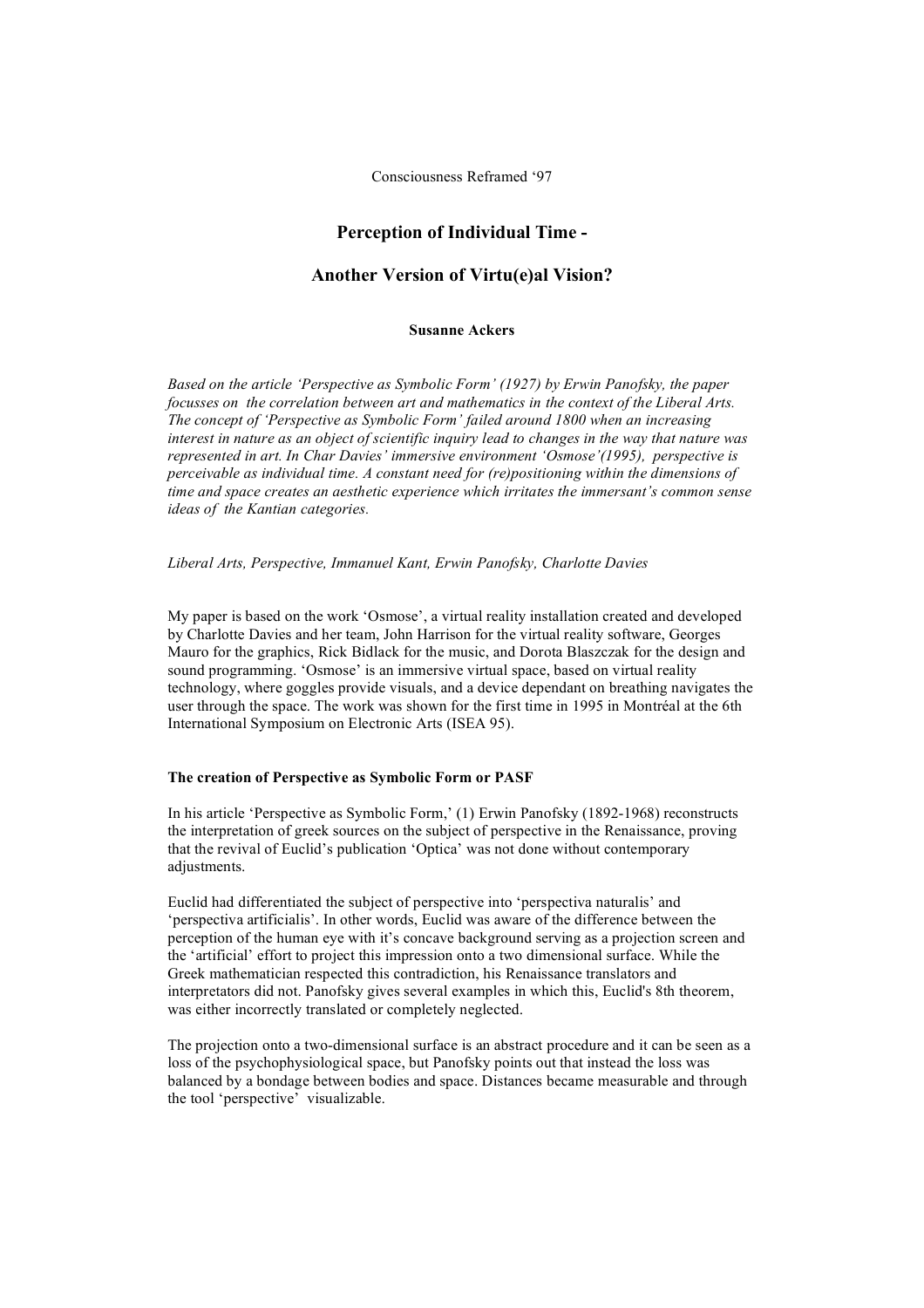The use of 'Perspective as Symbolic Form' or PASF did not only influence the history of art but also the history of visualization for scientific purposes. Along with the emerging natural sciences such as botanics and mineralogy, astronomy and geology, scientists were eager to visualize their objects and results. Plants and stones - being objects that did not move - were easy to visualize. These objects were static, with clear outlines and could be drawn in what was later known as an objective, scientific way.

Moving objects such as astronomical objects were also visualized without any bigger problems - their movements were slow enough to perceive and visualize them as static objects. For instance, the water colour sketches by Galileo Galilei (1564-1642) show six phases of the moon (1616). Galileo used different phases to visualize the movement of his object or in other words its changing visual appearance in time.

#### **The breakdown of Perspective as Symbolic Form or PASF**

One hundred years later, in the middle of the 18th century, the earth itself gained more and more interest among natural scientists, especially the puzzle of its genesis. The main objects of interest were volcanoes. While during the earlier history of natural sciences, the objects of interest were small enough to be taken home, or sketched and filed away, a volcano was different. The scientists had to go to the place and observe their object for a longer duration of time. One of those was William Hamilton who observed an erupting volcano for a time period of more than 20 years. (2)

Officially, William Hamilton was a political envoy of Great Britain and a corresponding member of the Royal Society in London. Based in Naples from 1764, he followed the geological dispute between Neptunists and Volcanists. His results helped to prove the connection between the eruptions and a reservoir of hot fluid lava within the earth. Besides several visits and lectures in London, he sent five letters with detailed descriptions of eruptions, sounds, and earthquakes which he observed of Mount Vesuvius and its surroundings. One of these letters contains a time sequence: eight states of the cone of Mount Vesuvius. Though in 1772, these drawings may have been able to capture the sequences of events in a satisfying way, as scientists became more acute in their observations of natural processes, a new system became necessary. It is no wonder then, that photography, also based on the principles of PASF became an important medium for scientific observation and documentation.

At the end of the 18th century, PASF split into two factions and within the context of art, lost much of its power. If scientists paid artists to produce visuals of the Vesuvius in a way that would serve an objective documentation, what would happen to the artistic process of visualizing this sublime performance of nature?

'Impressionism' can be described as a creative field of experimenting with the denial of the rules of 'perspectiva artificialis'. Above all, it was the genre of landscape painting that allowed to develop new painterly approaches. Instead of the focussed central perspective, or PASF, multiple view points served as patterns for visualization. But nevertheless, the medium of painting is still static and the viewer is fixed in front of the painting. In other words, viewers still have to visit the Tate Gallery in London and position themselves in front of a two-dimensional surface.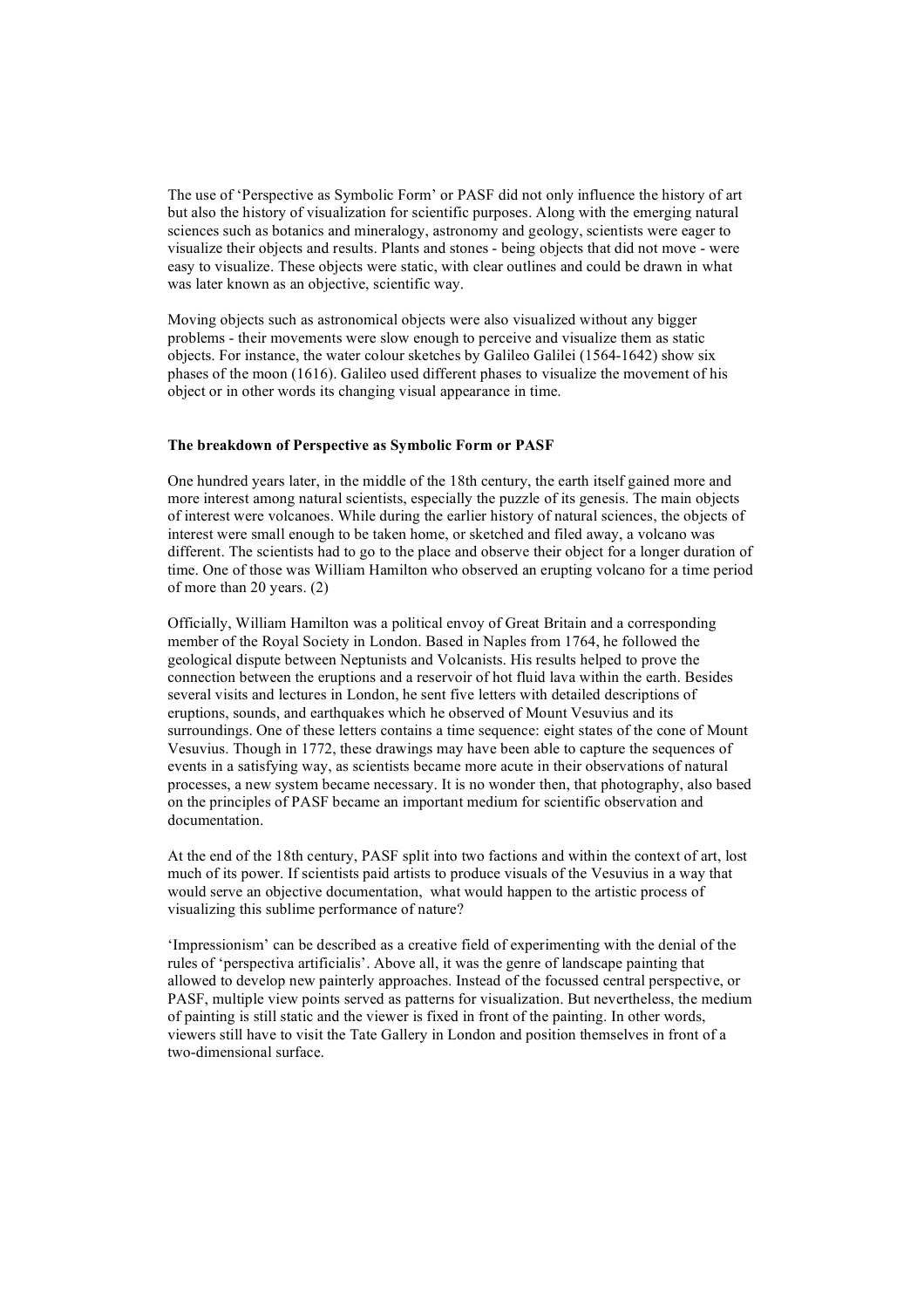Joseph Mallord William Turner (1775-1851) painted light effects and avoided linear outlines and perspective laws. In his paintings, time as a process becomes an authorized subject of painting allowing him to represent a moving train in a static medium.

As such, the visual aesthetics of 'Osmose' which offer multiple viewpoints can be understood within a continuing tradition of visual art. The two-dimensional static surface has changed into a two-dimensional projection screen that generates picture elements. Taking into account the restrictions of the human eye, the velocity of the picture is not being perceived consciously. Instead, 'Osmose' takes into account the perception of individual time.

### **The comeback of Perspective as Symbolic Form or PASF**

After the breakdown of PASF within art, its influence in other areas such as philosophy and natural sciences grew. In this context, I would like to refer to Margaret Wertheim's inspiring recent publication 'Pythagoras Trousers' which throws a new light onto the history of physics. (3)

Immanuel Kant (1724-1804) was not a philosopher in the first place, but a professor of physics and mathematics. His definitions of subject and object (re)established the solidity of objects which they were about to loose in the context of natural sciences and visualization. Kant went back in history, to Isaac Newton, and re-adjusted the original theory in such a way as to make it acceptible for another 100 years. Kant opposed the dogma of 'empirical science' by stating that everything a human being perceives is already shaped by 'ideas' which are established by philosophers through language. This theoretical comeback was followed and stressed by the technical invention of photography and film. As the same rules of Renaissance 'perspectiva artificialis' are used to produce a photo or a film, PASF kept influencing our 'peculiar stabilizing tendency within our consciousness', to cite Erwin Panofsky - and it is still influencing us today.

Kant's philosophical definition is based on the duality of object and subject. After 100 years of phenomenological philosophy and psychology, as well as new insights into physics and mathematics, our understanding of subjectivity is broken. Intact however, are the tools for representing reality which still dominate the patterns of our perception.

Albert Einstein's theory of relativity negated the absoluteness of time and space Kant had reaffirmed. Instead of space and time as absolute paradigms, the absolute size which physicists today 'believe' in, is the velocity of light.

Although Perspective as Symbolic Form or PASF lost its scientific as well as its experimental artistic importance in the beginning of our century, it still shapes today's mainstream understanding of art. Static media like painting and photography have kept their inherited importance.

The objects of interest for artists and scientists changed throughout time: from a plant and a stone, to astronomical objects like the moon, to geological phenomena such as erupting volcanos, to products of the early industrial age such as steam trains. We notice a rising perception and production of velocity. And, to mention it once again, until the middle of the 19th century, all these objects were represented visually with the use of PASF and a flat surface.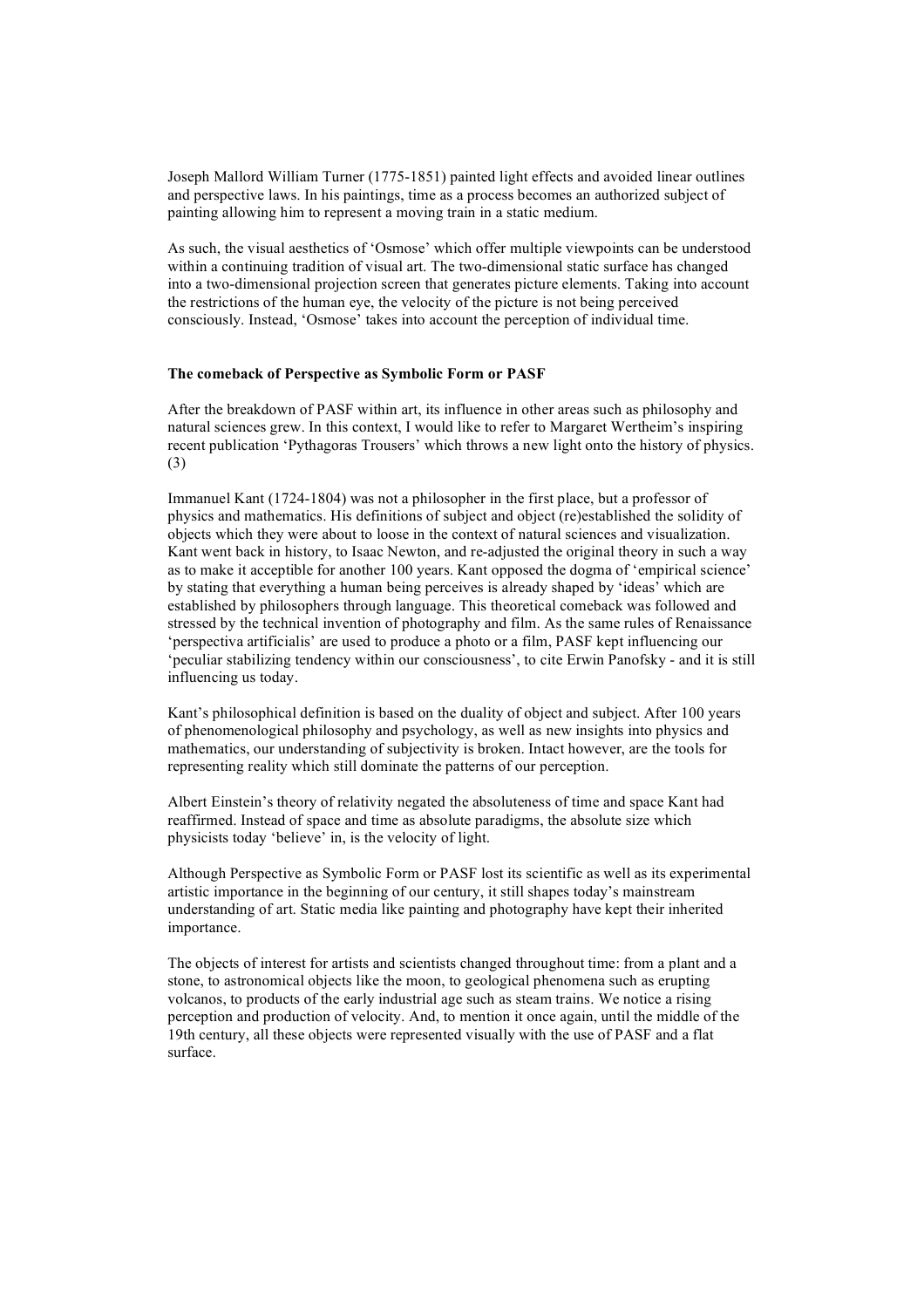## **The introduction of Perception of Individual Time or PIT**

From the late 18th century onwards, the interests of artists moved towards the subject of time itself. 'Perception of Individual Time' or what I will call PIT shall serve as a tool to describe art works that include the motion of the viewer.

Within the last decades, media such as land art, performance, installations, and concept art have been developed - all of which urge the viewer or visitor to move in space. The motion of the participant consequently touches more than the visual sense within the viewer. In most cases, the visual sense is combined with at least one other sense such as audio or tactile.

Before painting gained priority in art in the early 15th century, we find a conglomeration of different media that offered a unique experience for contemporaries. Here, I refer to the concept of a gothic cathedral. Today, we know only through scientific research that the use of proportions in architecture corresponded with proportions in music, taking into account such things as acoustic reverberation.

The use of mathematical knowledge within architecture and music is based on the medieval educational structure which is known under the name of the Seven Liberal Arts. While the trivium: rethorics, dialectics and grammar were based on language, the quadrivium: music, geometry, arithmethics and astronomy can be summarized under the reign of numbers. It is this complex interaction that was made perceivable in a gothic cathedral. The 'artist' had the knowledge about numbers and sciences, the 'craftsmen' developed practical skills that would turn theory into reality.

While in the Gothic period, the main media were architecture and music, the early Renaissance brought an additional feature: visuality, using the same proportions for a two dimensional visual virtual reality. In Florence, where 'perspective' was invented by Brunelleschi, we know of the commission for a musical composition for the Consecration of the Dome of Florence, Santa Maria di Fiore, that would use the architectural proportions of the building.

Can an aesthetic experience be explained by relating it back to the use of numbers? If aesthetics is the science that describes patterns of 'art works' and if we consider the dome of Florence and the Motet by Dufay as art works, can we then understand the experience of both (sitting in the cathedral and listening to music) as an art work in and of itself?

### **Perception of Individual Time in 'Osmose'**

In many ways, the jump from the use of perspective in painting to impressionistic techniques is comparable to the leap made by the techniques of the visuals in Osmose. The visuals in Osmose are created by algorhythms. As such, they are no longer dependent on visual images that are taken from real life such as photography or film, but rather are generated by the computer. While the visuals do not continue the PASF tradition, they do continue the concurrent PIT form - realized through the cooperation of specialists in the different fields.

Indeed, the virtual reality environment stands as a technological development within the scientific line of PASF and thus is not a simulation of 'perspectiva naturalis' but rather a continuation of 'perspectiva artificialis'. VR technology which was developed for architectural and engineering simulations serves as a mirror of what visual reality looks like after a history of 500 years of PASF.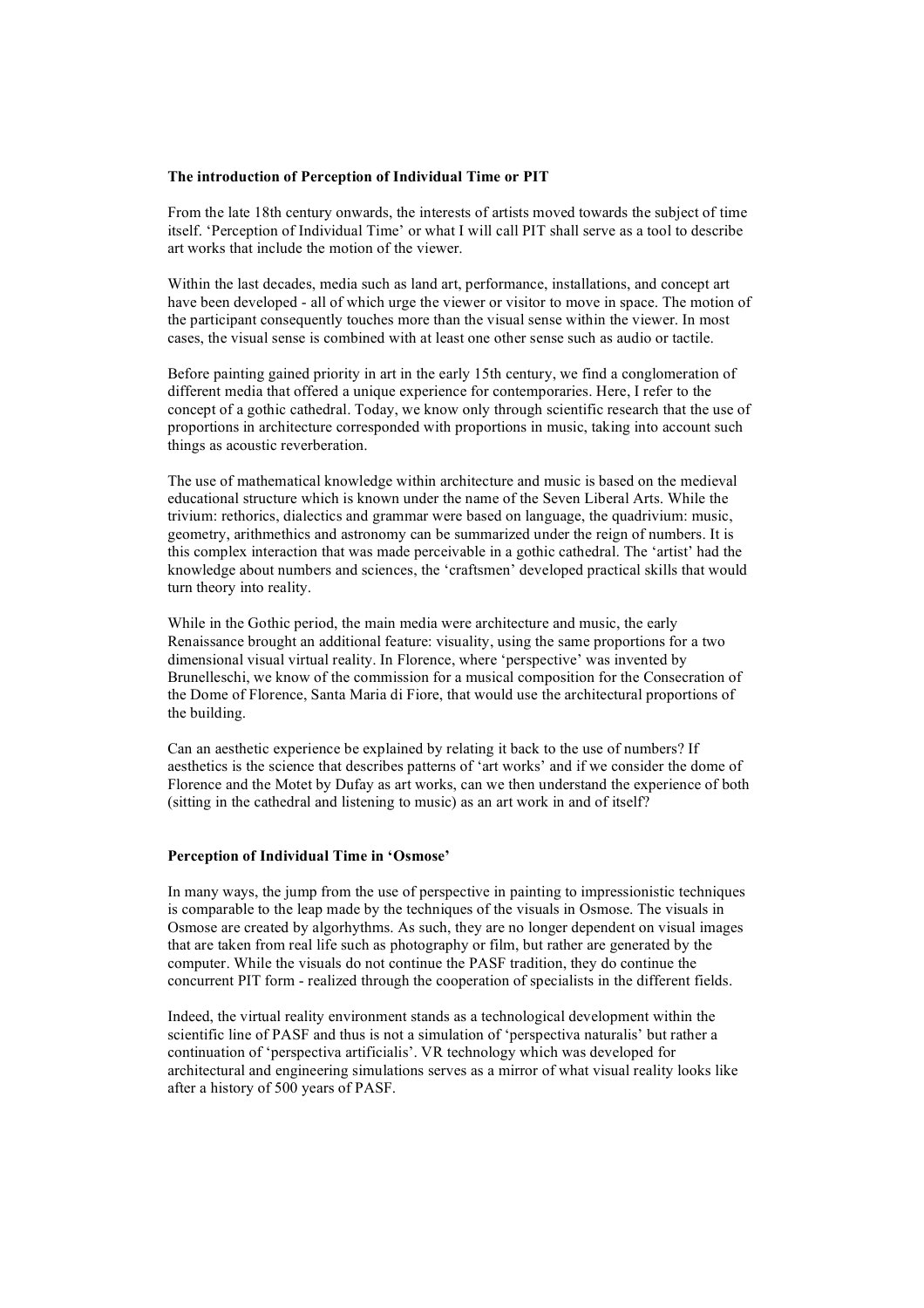As an alternative to this pragmatic context, I am interested in the use of VR technology in their critical, creative, and artistic forms. Accordingly, I suggest understanding the real time environment of 'Osmose' within the context of PIT. In this sense, it is comparable to the conscious or unconscious perception of being inside a Gothic Cathedral.

In Osmose, 'perspective' is perceivable as individual time. A constant need for (re)positioning within the dimensions of 'time and space' creates an aesthetic experience which irritates our common sense ideas of space and time, ideas that are (still) influenced and shaped by PASF through photography and film. The viewer is immersed in Osmose and spends his/her own 'real time'. Through the interface (s)he responds in an intuitive way - reacting to visual and acoustic input. There are no concrete objects, no defined boundaries, no visuals that are drawn from the tradition of PASF. Our trained patterns of orientation which take us along a wall, towards defined places are no longer useable. Apart from reconfiguring our perception of space and time, the parameters of light and velocity in Osmose are the only means to relate to. Even without any active input other than breathing, the immersant sinks down through the worlds of Osmose - experiencing time passing by.

In order to permit a discourse about works such as 'Osmose', a specific methodology for discussing visuals is needed. While most concept art or installation art creates or uses spaces that the viewer enters, with VR the spaces are only created and perceived by the immersant. This is accomplished through the use of screens attached to the eyes of the viewer. In this respect, the process of visual perception has not changed.

What has changed then, is the fact that the viewer's visual position within the constructed space has been detached from it's fixed position. Although in reality, the body of the viewer is not moving outside of a radius of half a meter, (s)he is travelling through a larger immersive virtual space - perceiving movement visually.

As long as the position of the viewer was or is fixed in front of a painting or a film screen, we can speak of a fore-, middle-, and background. In an immersive space like 'Osmose', these descriptions are inappropriate. The viewer moves within a complex space which is nothing more or less than moving points of light created by a programme generating algorhythms. In 'Osmose', the points of light are in motion because the immersant responds to his/her perceptions.

In so far as visual arts are influenced by mathematics, so too, are the theories of history bound to language. In the case of virtual reality, then, we have to accept the fact that language cannot adequately describe complicated programming. A theoretical methodology which would discuss visuals of VR technology within the continuing art historical tradition thus has necessarily to extend the boundaries to include both past discursive practices and new forms of description and analysis.

<sup>(1)</sup> Panofsky, E. 1927. Perspective as Symbolic Form. New York: Zone Books. (2) Ackers, S. 1991. Der Vesuv. 'Untersuchungsgegenstand der Naturforscher' oder 'Protagonist des schönen Schauspiels'? Eine Motivstudie zu Werken deutschsprachiger Künstler zwischen 1740 und 1850. Berlin: MA Thesis at Kunsthistorisches Institut der Freien Universität.

<sup>(3)</sup> Wertheim, M. 1997. Pythagoras' Trousers. God, Physics, and the Gender Wars. London: Fourth Estate.